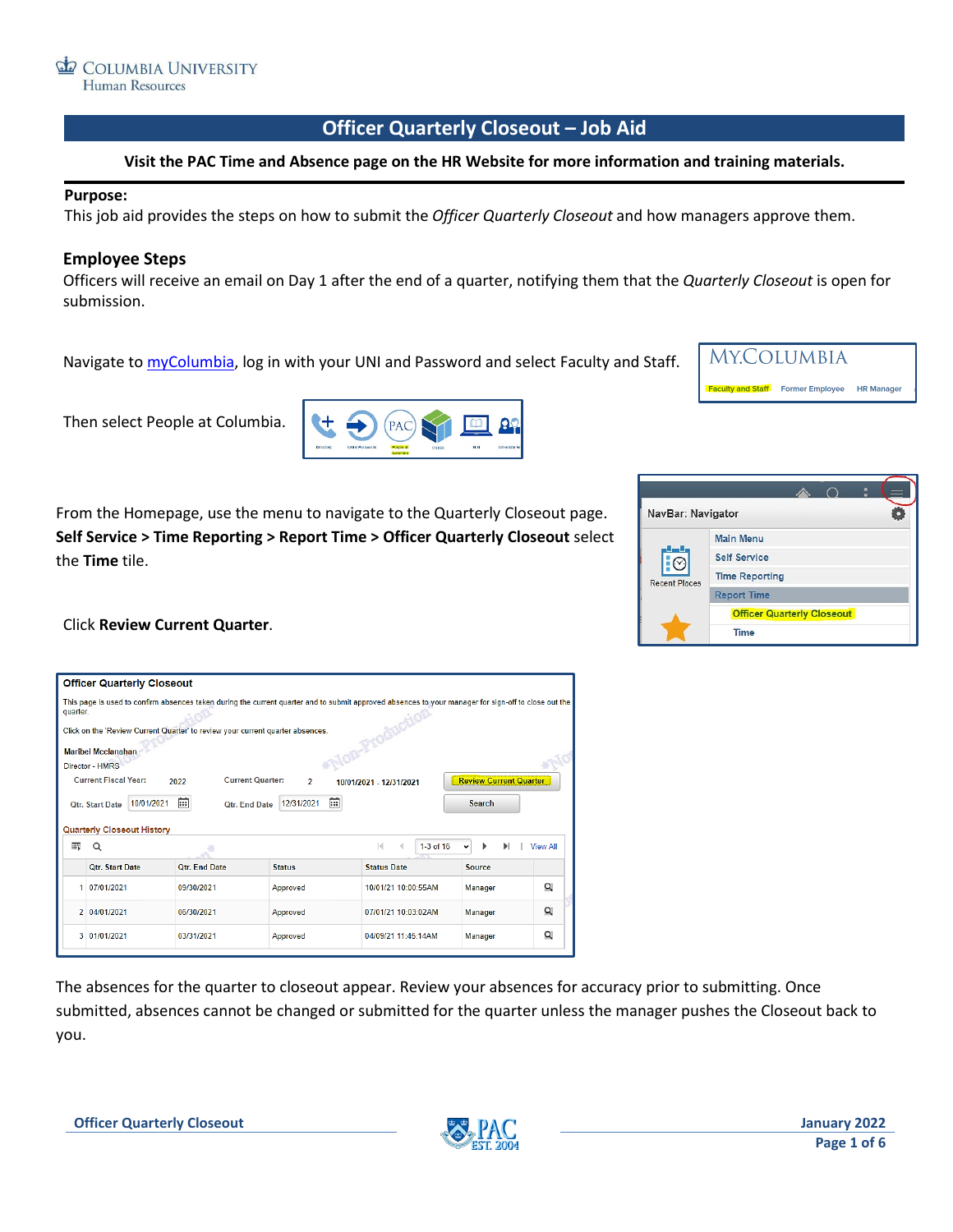#### COLUMBIA UNIVERSITY Human Resources

Click **Submit** to confirm the absences. Any absences in submitted status *must* be approved or denied prior to submitting the quarterly closeout. Absences in *Saved* or *Cancelled* status do not appear in the list.

|                                                                              | Note: Any absences in 'Push Back' or 'Submitted' status must be approved or denied prior to<br>submission of the Quarterly Closeout. |               |                   |                 |                 |      |               |  |
|------------------------------------------------------------------------------|--------------------------------------------------------------------------------------------------------------------------------------|---------------|-------------------|-----------------|-----------------|------|---------------|--|
|                                                                              |                                                                                                                                      |               |                   |                 |                 |      |               |  |
| <b>Absences for Review</b><br>羁<br>1-2 of $2 \vee$<br>Q<br>$\mathbb{N}$<br>∢ |                                                                                                                                      |               |                   |                 |                 |      |               |  |
|                                                                              | <b>Absence Name</b>                                                                                                                  | <b>Status</b> | <b>Start Date</b> | <b>End Date</b> | <b>Duration</b> | Unit | <b>Source</b> |  |
|                                                                              | Vacation                                                                                                                             | Approved      | 01/25/2021        | 01/29/2021      | 5.00            | Days | Employee      |  |
|                                                                              | 2 Personal Day                                                                                                                       | Approved      | 02/02/2021        | 02/02/2021      | 1.00            | Days | Employee      |  |
| Cancel<br><b>Submit</b><br>$1 - 0.03$                                        |                                                                                                                                      |               |                   |                 |                 |      |               |  |

Example of message received when a closeout is submitted and there is an absence in either submitted or pushed back status. Employee must work with manager to have these items approved or denied before submitting the closeout.

| Message                                                                                      |
|----------------------------------------------------------------------------------------------|
|                                                                                              |
| There is one or more unapproved absence(s) for this quarter.                                 |
| Please ensure all absences are approved or denied before submitting your Quarterly Closeout. |
| OK                                                                                           |

Click **OK** to the submit confirmation message.



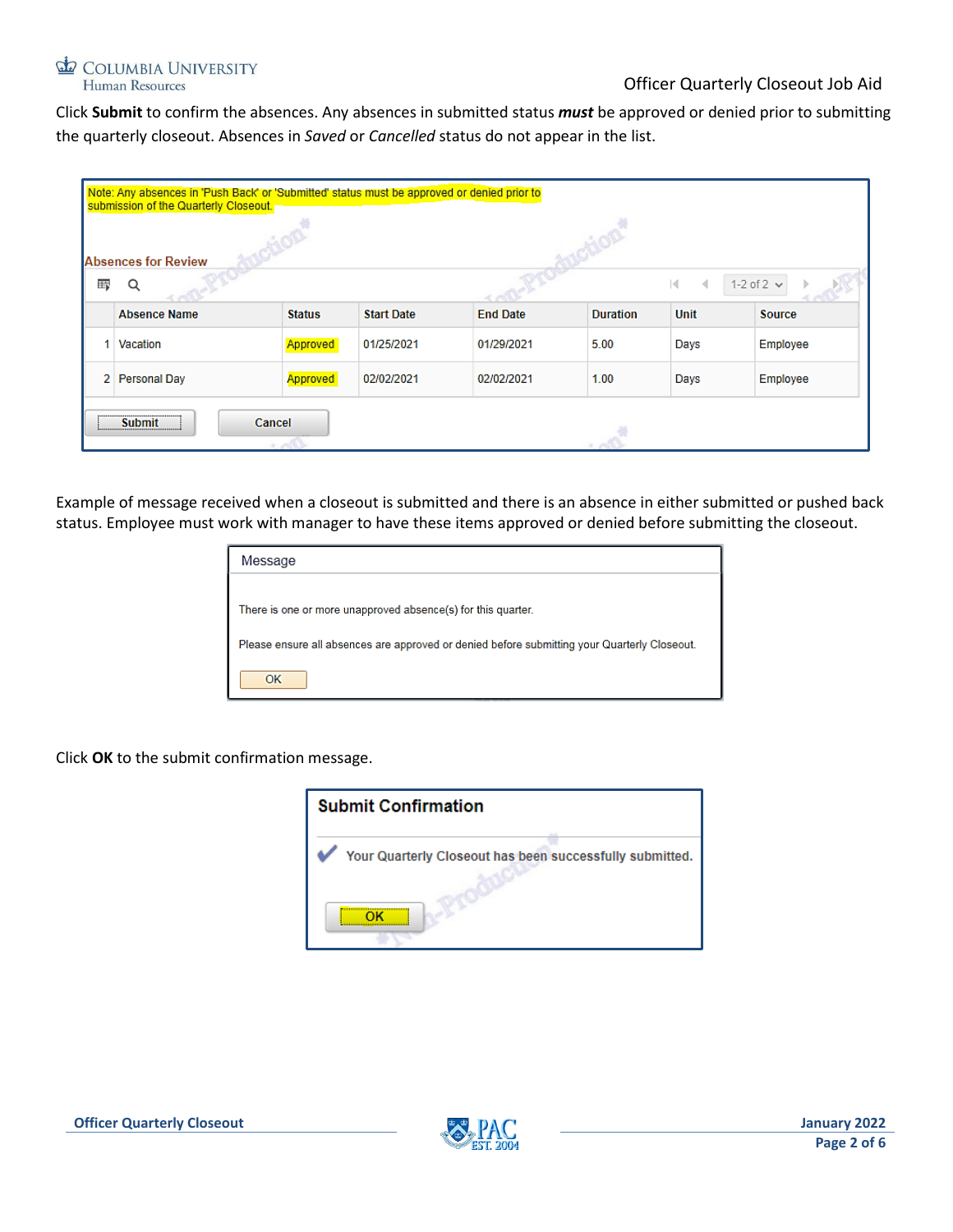#### COLUMBIA UNIVERSITY Human Resources

### Officer Quarterly Closeout Job Aid

The **Quarterly Closeout History** section of page now contains the submitted closeout and its status and date and time of that status. To view the details for the submission, click the magnifying glass to the right of the item. Once submitted, the *Review Current Quarter* button is greyed out and cannot be accessed.

|   | <b>Officer Quarterly Closeout</b>      |                                                                                                                                     |                 |                         |                               |               |                 |
|---|----------------------------------------|-------------------------------------------------------------------------------------------------------------------------------------|-----------------|-------------------------|-------------------------------|---------------|-----------------|
|   | to close out the quarter.              | This page is used to confirm absences taken during the current quarter and to submit approved absences to your manager for sign-off |                 |                         |                               |               |                 |
|   |                                        | Click on the 'Review Current Quarter' to review your current quarter absences.                                                      |                 |                         |                               |               |                 |
|   | <b>Maribel Eden</b><br>Director - ADMN |                                                                                                                                     |                 |                         |                               |               |                 |
|   | <b>Current Fiscal Year:</b><br>2021    | <b>Current Quarter:</b>                                                                                                             | 3               | 01/01/2021 - 03/31/2021 | <b>Review Current Quarter</b> |               |                 |
|   | 01/01/2021<br>Qtr. Start Date          | 龠<br><b>Qtr. End Date</b>                                                                                                           | 雷<br>03/31/2021 |                         | <b>Search</b>                 |               |                 |
|   | <b>Quarterly Closeout History</b>      |                                                                                                                                     |                 |                         |                               |               |                 |
| 示 | Q                                      |                                                                                                                                     |                 | м                       | $1-3$ of $13$<br>∢            | ь<br>ы<br>v   | <b>View All</b> |
|   | <b>Otr. Start Date</b>                 | <b>Otr. End Date</b>                                                                                                                | <b>Status</b>   | <b>Status Date</b>      |                               | <b>Source</b> |                 |
| 1 | 01/01/2021                             | 03/31/2021                                                                                                                          | Submitted       | 04/08/21 11:44:09AM     |                               | Employee      | Q               |
| 2 | 10/01/2020                             | 12/31/2020                                                                                                                          | Approved        | 01/15/21 12:38:27PM     |                               | Manager       | Q               |
| 3 | 07/01/2020                             | 09/30/2020                                                                                                                          | Approved        | 10/20/20 10:32:56AM     |                               | Manager       | Q               |
|   |                                        |                                                                                                                                     |                 |                         |                               |               |                 |

Previous quarters are viewable in the History section on the page. You can also view a specific date range by entering dates in the *Qtr. Start Date* and *Qtr. End Date* fields and then click Search. Data displays only if you were active in Quarterly Closeouts for the timeframe entered.

|    | Quarterly Closeout History |                      |               |                                      |                                             |  |  |  |
|----|----------------------------|----------------------|---------------|--------------------------------------|---------------------------------------------|--|--|--|
| 罫  | Q                          | -93                  |               | 1-3 of 16<br>к<br>∢<br><b>STARTS</b> | View All<br>$\blacktriangleright$<br>⋗<br>v |  |  |  |
|    | <b>Otr. Start Date</b>     | <b>Otr. End Date</b> | <b>Status</b> | <b>Status Date</b>                   | <b>Source</b>                               |  |  |  |
|    | 07/01/2021                 | 09/30/2021           | Approved      | 10/01/21 10:00:55AM                  | $\overline{\mathsf{Q}}$<br>Manager          |  |  |  |
| 2. | 04/01/2021                 | 06/30/2021           | Approved      | 07/01/21 10:03:02AM                  | $\alpha$<br>Manager                         |  |  |  |
|    | 3 01/01/2021               | 03/31/2021           | Approved      | 04/09/21 11:45:14AM                  | $\overline{Q}$<br>Manager                   |  |  |  |

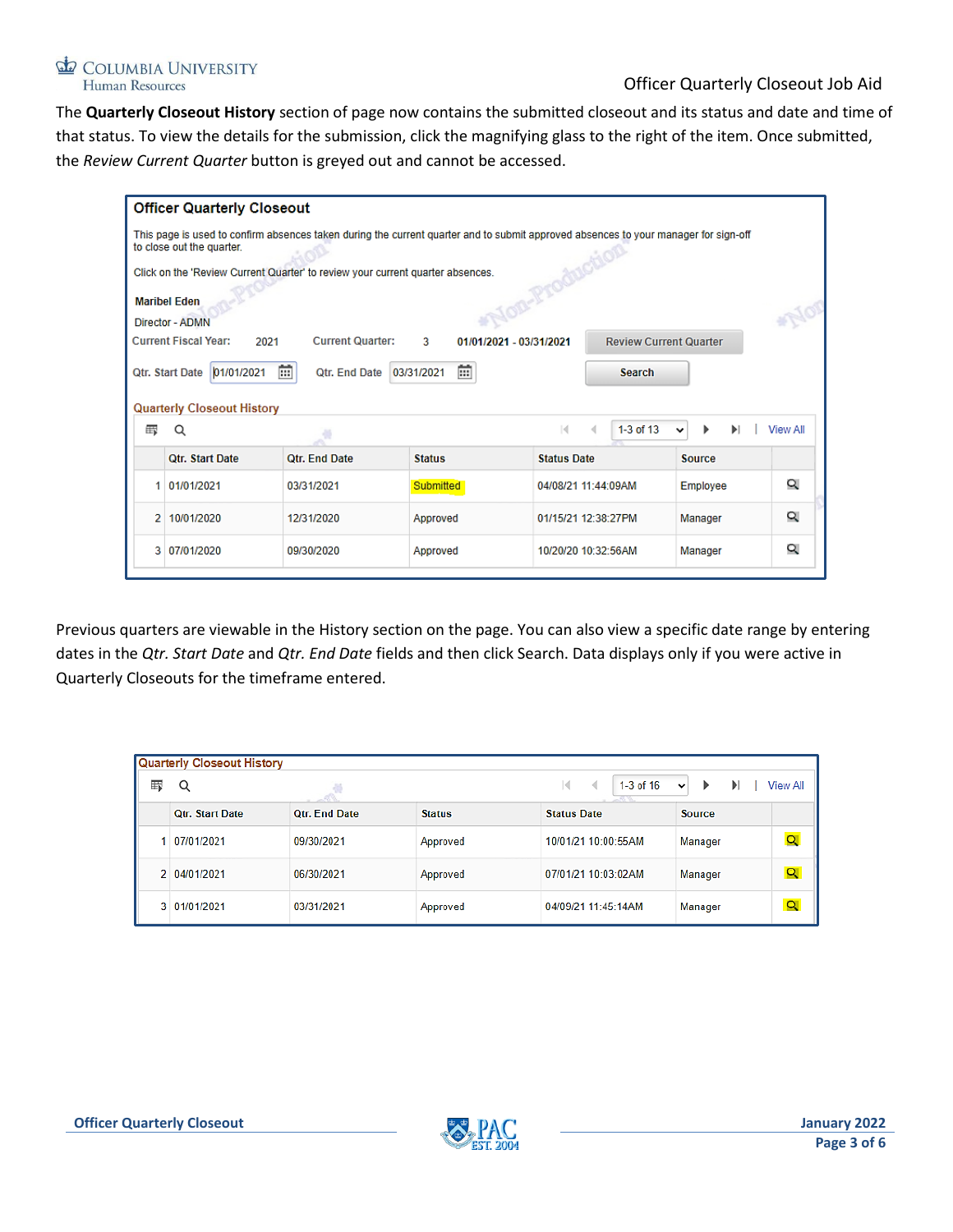## **Quarters, Dates and Deadlines**

| Quarter   | <b>Period</b>               | <b>Closeout Open Date</b> | <b>Employee &amp; Manager Deadline</b> | <b>System Hard Close Date</b> |
|-----------|-----------------------------|---------------------------|----------------------------------------|-------------------------------|
| Quarter 1 | July 1st - September 30th   | October 1st               | October 21 <sup>st</sup>               | November 15th                 |
| Quarter 2 | October 1st - December 31st | January 1st               | January 21st                           | February 15th                 |
| Quarter 3 | January 1st - March 31st    | April 1st                 | April 21st                             | May 16th                      |
| Quarter 4 | April 1st - June 30th       | July 1st                  | July $21^{st}$                         | August 15th                   |

This chart lists the quarters and their timeframes as well as the deadline dates when actions are due.

On the *Closeout Open Date*, officers will receive an email notifying them that the quarterly close for the quarter that just ended is open for submission. Note: Managers will receive a reminder email on Day 10 of the quarter.

The *Employee & Manager Deadline Date* indicates the last day an employee can submit or a manager can approve a closeout. After this date, it cannot be submitted nor approved. Absence events also cannot be recorded, submitted or approved by the employee or manager.

- On the rare occasion that an absence must be entered or adjusted after this deadline, the Department Time Administrator in your school/HR Department can enter absences on behalf of employees after the employee/manager deadline and those absences will populate into the absence history/detail (magnifying glass icon) on the employee's Quarterly Closeout History section, if a Closeout was submitted. DTAs can enter absences only until the System Hard Close Date
- Managers cannot delegate *Officer Quarterly Closeout* activities

The *System Hard Close Date* indicates when the system will automatically close an *Officer Quarterly Closeout* that was left open. Examples include:

- Employee did not submit the closeout
- Manager did not approve the closeout
- Manager sent the closeout back to the employee for rework and the employee did not resubmit it (or manager did not approve when resubmitted)
- After this date, absence events for the quarter cannot be recorded, submitted or approved for the quarter by the DTA

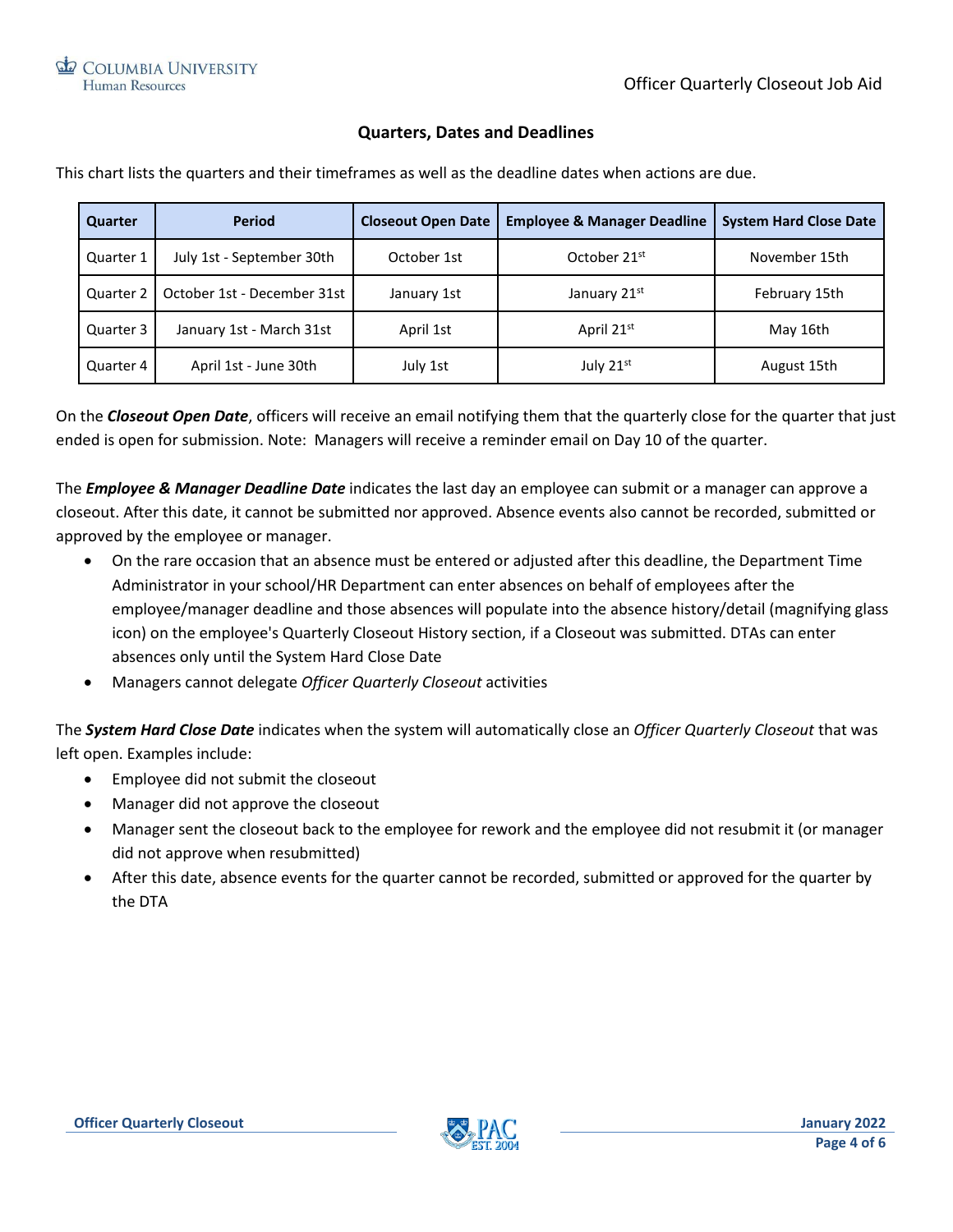

### **Manager Steps**

Managers will receive an email notifying them that a *Quarterly Closeout* has been submitted by one of their employees and a URL to log in is provided. Within PAC, the page can be accessed via the WorkCenter in the **Manage My Team > Officer Quarterly Closeout** section. Managers also receive a reminder email at Day 10 of the new quarter.

|                                   | Monthly Absence Calendar                                     | My Pending Approvals    |                               | <b>Manage My Team</b> |                                   |                      |                     |
|-----------------------------------|--------------------------------------------------------------|-------------------------|-------------------------------|-----------------------|-----------------------------------|----------------------|---------------------|
|                                   |                                                              |                         |                               |                       |                                   |                      |                     |
|                                   | Absence Request   Absence Request History   Absence Balances |                         |                               | Timesheet             | <b>Officer Quarterly Closeout</b> |                      |                     |
|                                   |                                                              |                         |                               | <b>NOTI-F</b>         |                                   |                      | "Non-Prods          |
| <b>Officer Quarterly Closeout</b> |                                                              |                         |                               |                       |                                   |                      |                     |
|                                   | <b>Marcelino Eden</b>                                        |                         |                               |                       |                                   |                      |                     |
|                                   | Director - ADMN                                              |                         |                               |                       |                                   |                      |                     |
|                                   | Current Fiscal Year: 2021                                    | <b>Current Quarter:</b> | 01/01/2021 - 03/31/2021<br>3. |                       |                                   |                      |                     |
| II.                               | Q                                                            |                         |                               |                       |                                   | 1-5 of 5 $\vee$<br>М | View 3              |
|                                   | <b>Select</b>                                                | <b>Empl Status</b>      | <b>First Name</b>             | <b>Last Name</b>      | <b>UNI</b>                        | <b>Status</b>        | <b>Status Date</b>  |
| 1                                 | <b>Select</b>                                                | Active                  | <b>Maribel</b>                | Eden                  |                                   | Submitted            | 04/08/21 11:44:09AM |
| $\overline{2}$                    | <b>Select</b>                                                | Active                  | Rose                          | Eden                  |                                   | Submitted            | 04/08/21 10:13:26AM |
| 3                                 | <b>Select</b>                                                | Active                  | Maribel                       | Lim                   |                                   | <b>Not Submitted</b> |                     |
| 4                                 | <b>Select</b>                                                | Active                  | Evangelina                    | Gillespie             |                                   | <b>Not Submitted</b> |                     |
| 5                                 | <b>Select</b>                                                | Active                  | Jody                          | <b>Forbes</b>         |                                   | <b>Not Submitted</b> |                     |

Click **Select** next to the employee closeout to review. The absences appear.

|                | <b>Rose Eden</b><br>Qtr. Start Date<br>01/01/2021<br>Absence Info |                   | <b>Qtr. End Date</b>        | 03/31/2021          | <b>Kilom</b>                    |              |               |
|----------------|-------------------------------------------------------------------|-------------------|-----------------------------|---------------------|---------------------------------|--------------|---------------|
| 冊              |                                                                   |                   |                             |                     | $\mathbb{N}$<br>$\triangleleft$ | $1-3$ of $3$ | View All      |
|                | <b>Absence Name</b>                                               | <b>Begin Date</b> | <b>End Date</b>             | <b>Status</b>       | <b>Absence Duration</b>         | <b>Unit</b>  | <b>Source</b> |
| 1              | Vacation                                                          | 01/13/2021        | 01/13/2021                  | Approved            | 1.00                            | Days         | Employee      |
| $\overline{2}$ | <b>Sick</b>                                                       | 01/19/2021        | 01/19/2021                  | Approved            | 7.00                            | <b>Hours</b> | Employee      |
| з              | Vacation                                                          | 01/28/2021        | 01/28/2021                  | Approved            | 1.00                            | Days         | Employee      |
|                | <b>Comments:</b><br>4.002<br>Approve                              | $\sqrt{10}$       | Send to Employee for Review | $*_{\mathcal{L}_1}$ | d Sa<br><b>Go Back</b>          |              | NOR-PY        |